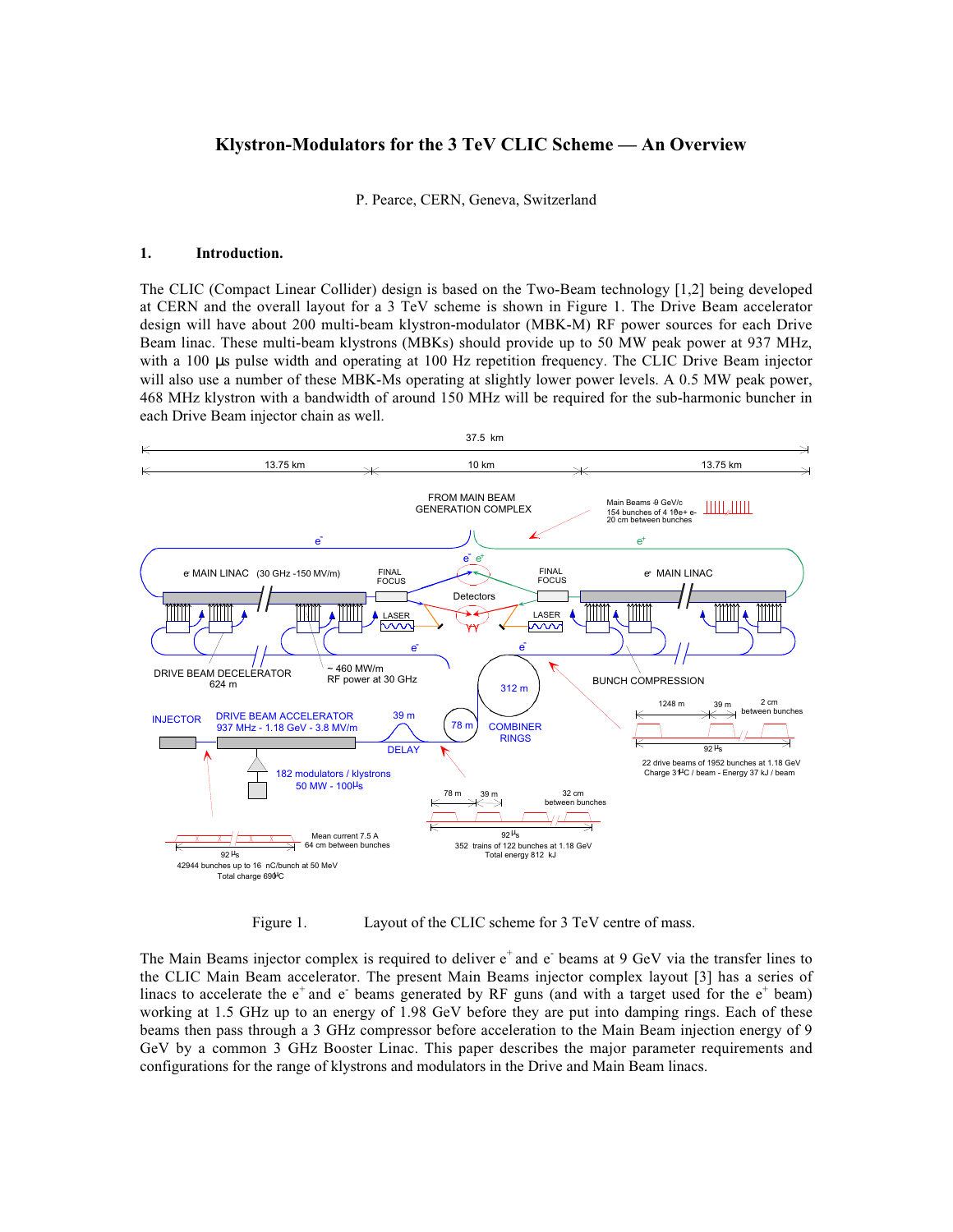#### **2. Klystron-Modulators for the Drive Beam accelerating sections.**

 A modular RF power system is being studied for the CERN Compact Linear Collider (CLIC) scheme using pulsed high-power multi-beam klystrons (MBKs) operating at a frequency of 937 MHz. Each RF power module will provide up to 100 MW of peak power, during a 100 µs long pulse, for each accelerating structure in a fully-loaded and conventional L-band linac. An RF module [4] consists of two 50 MW MBKs, as in Figure 2, with their outputs connected via a 3 dB power combiner to a single, 3.4 m long, travelling wave accelerating structure. Each 50 MW MBK will have a separate high-power modulator.



Figure 2. A CLIC Drive Beam accelerator RF Module.

A design study is being made with a klystron manufacturer to determine the feasibility of a 7 beam MBK, operating close to the desired 50 MW output power. Table 1 shows some of the calculated parameters for this tube. A first prototype klystron with 6 beams, and 25 to 40 MW output, with the design scaled up from an existing 10 MW tube, is seen as a possible solution in the medium term.

| Parameter             | Value     | <b>Units</b>                  |
|-----------------------|-----------|-------------------------------|
| <b>RF</b> Frequency   | 937.5     | <b>MHz</b>                    |
| Repetition frequency  | 100       | Hz                            |
| RF pulse width        | 100       | $\mu$ s                       |
| Microperveance        | 0.5       | $\overline{V}$ <sup>3/2</sup> |
| Number of beams       |           | n <sub>h</sub>                |
| Jmax                  | 6         | A/cm                          |
| Efficiency            | 65 to 70  | $\frac{0}{0}$                 |
| Gain at saturation    | $\geq$ 43 | dВ                            |
| Klystron beam voltage | 212       | kV                            |
| Klystron beam current | 342       | А                             |
| Peak RF output power  | 47        | MW                            |

Table 1. MBK parameters

The Drive Beam modulator baseline design being studied (Figure 3) is a conventional line-type system. The overall conversion efficiency from input AC wall-plug power to pulsed RF output power is important. A high-efficiency switched-mode unit is proposed for the high voltage charging system, and a double Rayleigh multi-cell pulse-forming network (PFN) is discharged by thyratron switches through a step-up pulse transformer into the MBK load. Different solid-state switch modulator solutions are also being considered including the replacement of the thyratron switches with IGBT or IGCT assemblies.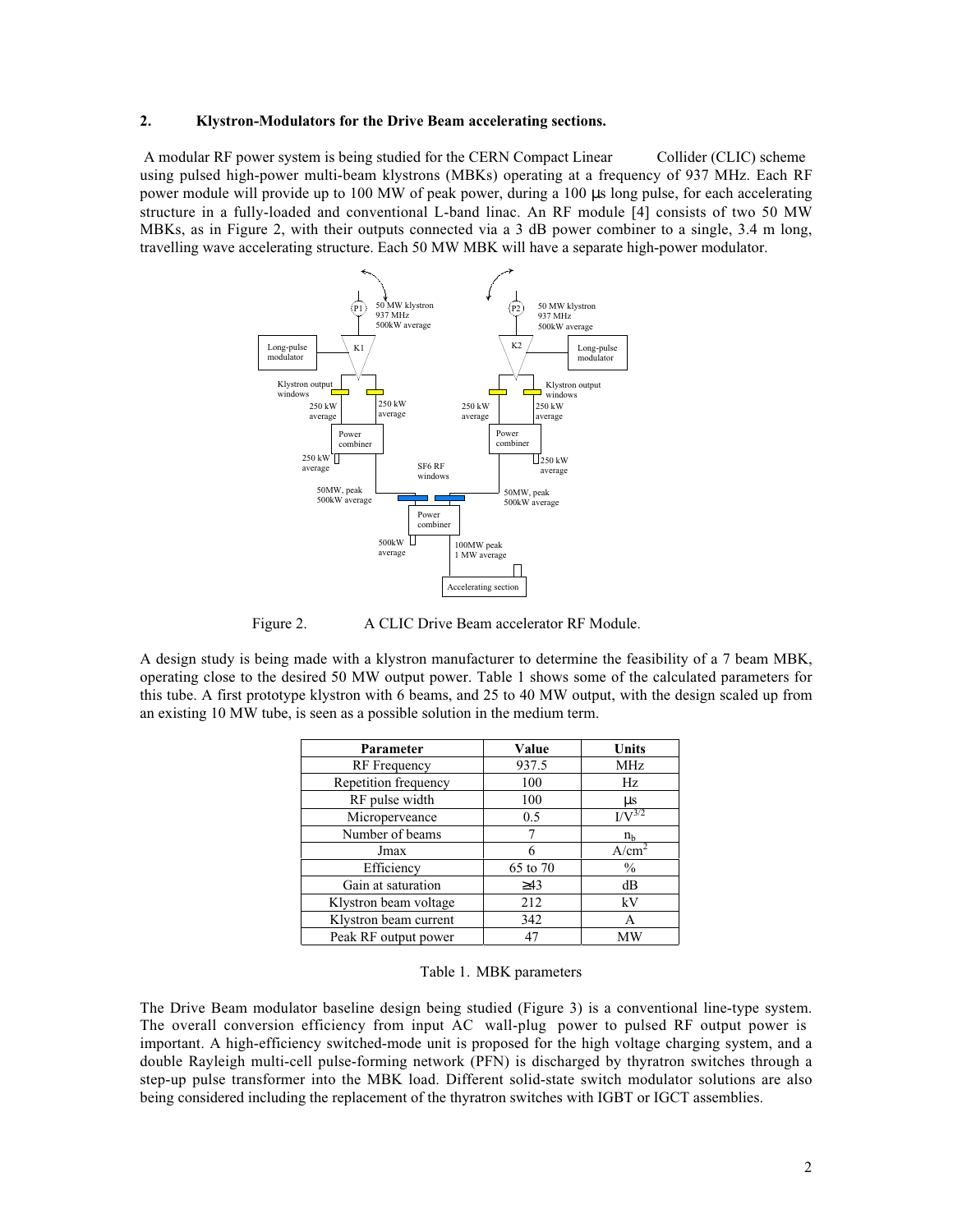The parameters in Table 2 for the 100 Hz, 50 MW baseline klystron-modulator show that the overall design has a relatively high PFN charging power, and high average thyratron switch current compared to existing CERN and other standard S-band modulators.



Figure 3. Conventional line-type MBK-modulator design

| <b>Parameter</b>                 | Value | Units |
|----------------------------------|-------|-------|
| Modulator pulse width (FWHM)     | 108   | μs    |
| Voltage pulse rise-time (10-90%) | 12    | us    |
| PFN voltage (max)                | 43    | kV    |
| Single PFN impedance             | 11.5  |       |
| Stored energy in PFN             | 8.5   | kJ    |
| Single thyratron peak current    | 1800  | A     |
| Single thyratron average current | 19.5  |       |
| Pulse transformer ratio          | 1:10  |       |
| Pulse transformer volt-seconds   | 22.5  | Vs    |

Table 2. Baseline modulator parameters

### **3. Klystron-Modulators in the Drive Beam Injector.**

In the Drive Beam injector scheme of Figure 4, a thermionic gun is followed by a sub-harmonic bunching system that provides a 10 MeV beam to the short injector linac. This linac accelerates the beam to 50 MeV before injection into the Drive-Beam linac. The two sub-harmonic bunching cavities are driven by a lowpower, 0.5 MW klystron operating at a centre frequency of 468 MHz and instantaneous (1dB) bandwidth of 150 MHz, and with 100 µs output RF pulse width. The first buncher cavity B1 requires 1 MW of RF power at the drive beam frequency of 937 MHz, with a 100 µs output RF pulse width.

Although MBK tubes are presently being considered for the injector klystrons, the two sub-harmonic cavities could each be driven with single-beam klystrons (SBKs) of the above power and frequency. These SBKs would have an extended interaction output cavity to obtain the 150 MHz wide bandwidth, as is proposed for CTF3. The two SBK klystrons could also be powered from a single modulator, or alternatively a single 1 MW peak-power SBK could be used. Both these klystron types would need to be developed.

In operation, the phase of the RF power driving the SHB cavities is switched rapidly by 180<sup>°</sup> every 130 ns, in order to produce a train of phase-coded sub pulses within the  $\sim$ 100  $\mu$  s output RF pulse of the wideband klystron. This effectively shifts in time the alternate sub pulse trains to synchronise them for deflection in the x2 delay by the 468 MHz RF deflectors and provides a means of separating the sub-pulses after acceleration and keeps a constant current in the Drive Beam accelerator.

The pre-buncher cavity B1 could also be powered by a separate narrow-bandwidth, 1 MW peak, 937 MHz, SBK. For a more economic solution, this RF power could be taken from the MBK module that drives the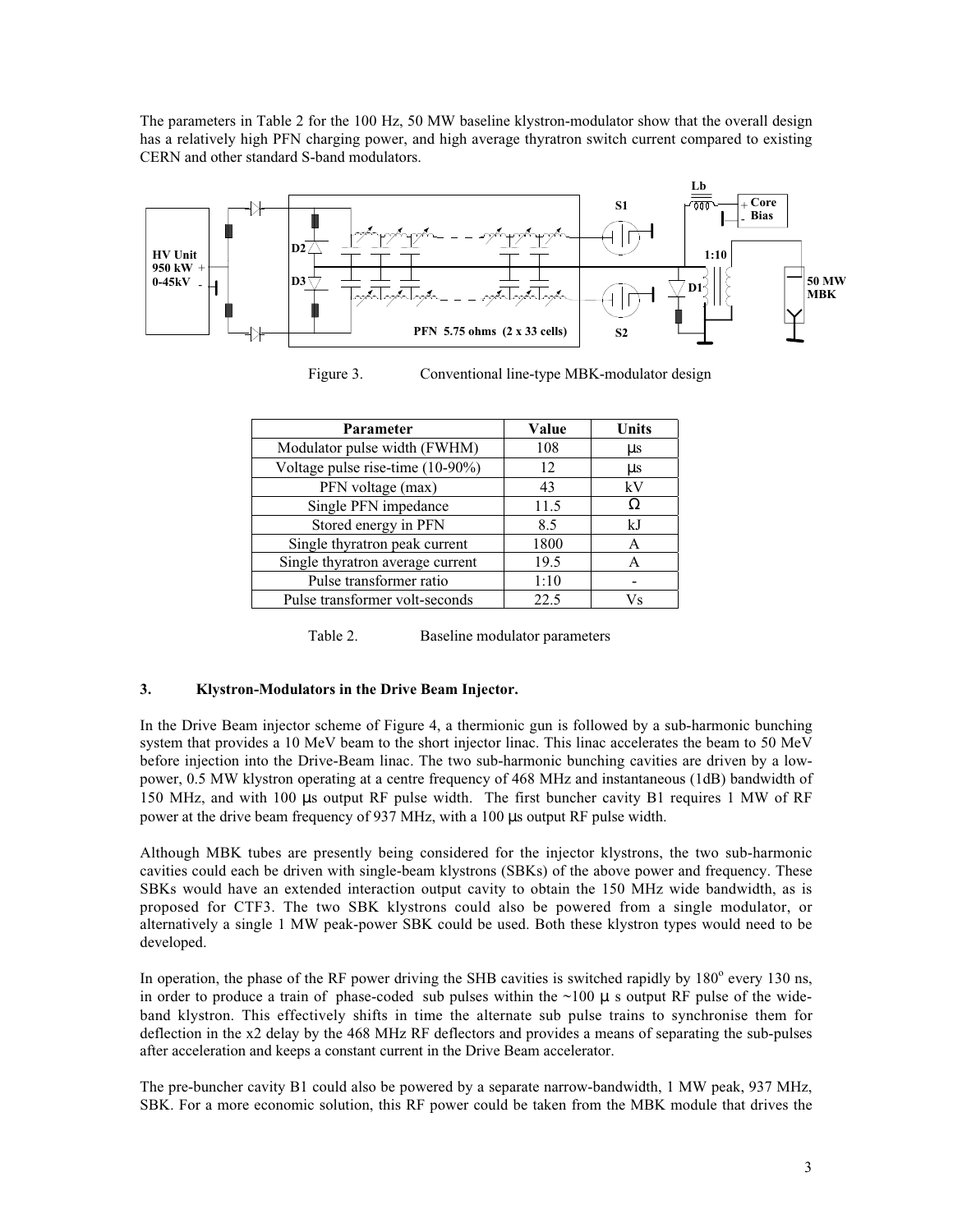buncher section B, and used to power the pre-buncher cavity B1 with a correcting shift in phase. The modulators for these MBK tubes would be similar to those used for the Drive Beam accelerator (Figure 2), whilst the sub-harmonic buncher klystrons would need a low-power version of this. More optimisation of the RF power requirements and the layout for this injector are needed.



Figure 4. Alternative CLIC Drive Beam Injector layout

### **4. Klystron-Modulators for the RF deflectors.**

The drive beam accelerator pulse-compression scheme uses a series of RF deflectors that are driven by high-power klystron-modulators. These RF deflectors are part of the scheme to create power at 30 GHz that is distributed to the transfer structures feeding the Main Beam linacs. This high peak-power generation and frequency multiplication process (Figure 1) starts with long  $(\sim 100 \text{ }\mu\text{s})$  beam pulses that leave the drive beam accelerator. Figure 5 shows the positions of the RF deflector klystron-modulators within the CLIC scheme.



Figure 5. RF deflector klystron-modulators in CLIC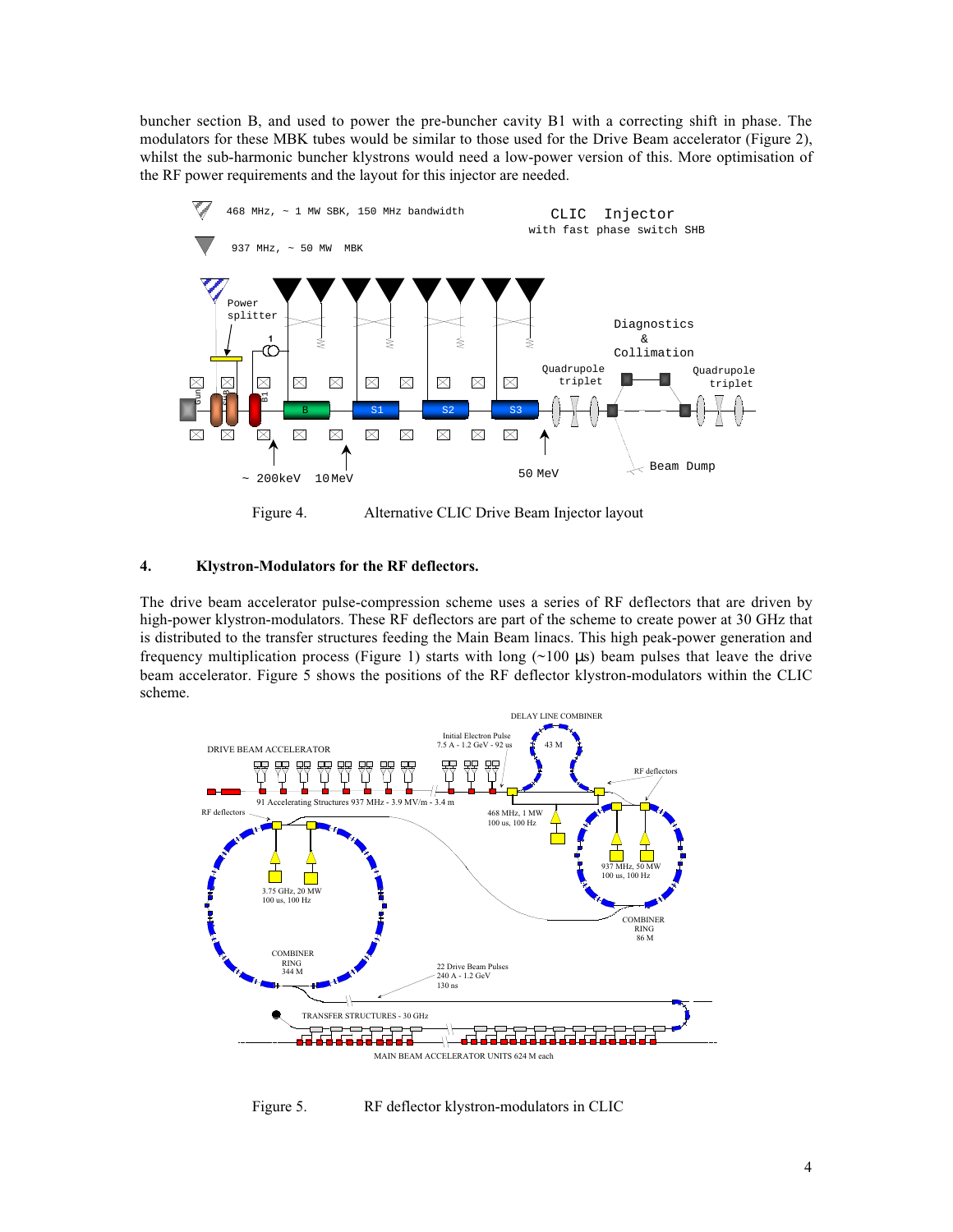These long beam pulses pass through a x2 delay-line combiner, where odd and even sub-pulses are separated by a transverse RF deflector that operates at 468 MHz. The even bunch trains are delayed with respect to the following odd ones by 130 ns. A second RF deflector, operating at the same frequency, causes the sub pulses to be recombined, two-by-two, by bunch interleaving. The peak power of the beam and the bunch frequency are doubled. A peak RF power of about 0.5 MW at 468 MHz, with  $\sim$ 100 µs pulse width, is required from the klystron-modulator system at each deflector.

 This same interleaving principle is used in the first combiner ring RF deflector, operating at the Drive Beam frequency of 937 MHz, where the trains are combined in a four-by-four process. Two klystronmodulators, each producing  $~50$  MW peak RF power at 937 MHz with  $~100$   $\mu$ s pulse width will be needed to power these two RF deflectors. A standard single MBK-M configuration can be used here as in Figure 6 below.



Figure 6. RF deflector klystron-modulator for first combiner ring

The second combiner ring RF deflector system operates in a similar manner, but at a frequency that is four times the Drive Beam frequency, or 3.75 GHz. Each deflector requires  $\sim$ 20 MW peak power and  $\sim$ 100 µs pulse width. This manipulation also combines the trains in a four-by-four process. A lower-power modulator with a 3.75 GHz klystron, similar to the configuration of Figure 6, can be used here.

The action of all of these RF deflectors is to create a time-dependent local deformation of the equilibrium orbit in each ring. The overall process gives a multiplication factor of 2x4x4 (32) times the Drive Beam frequency, producing a powerful multi-bunched 30 GHz electron Drive Beam that is distributed via the transfer structures to power the Main Beam linacs.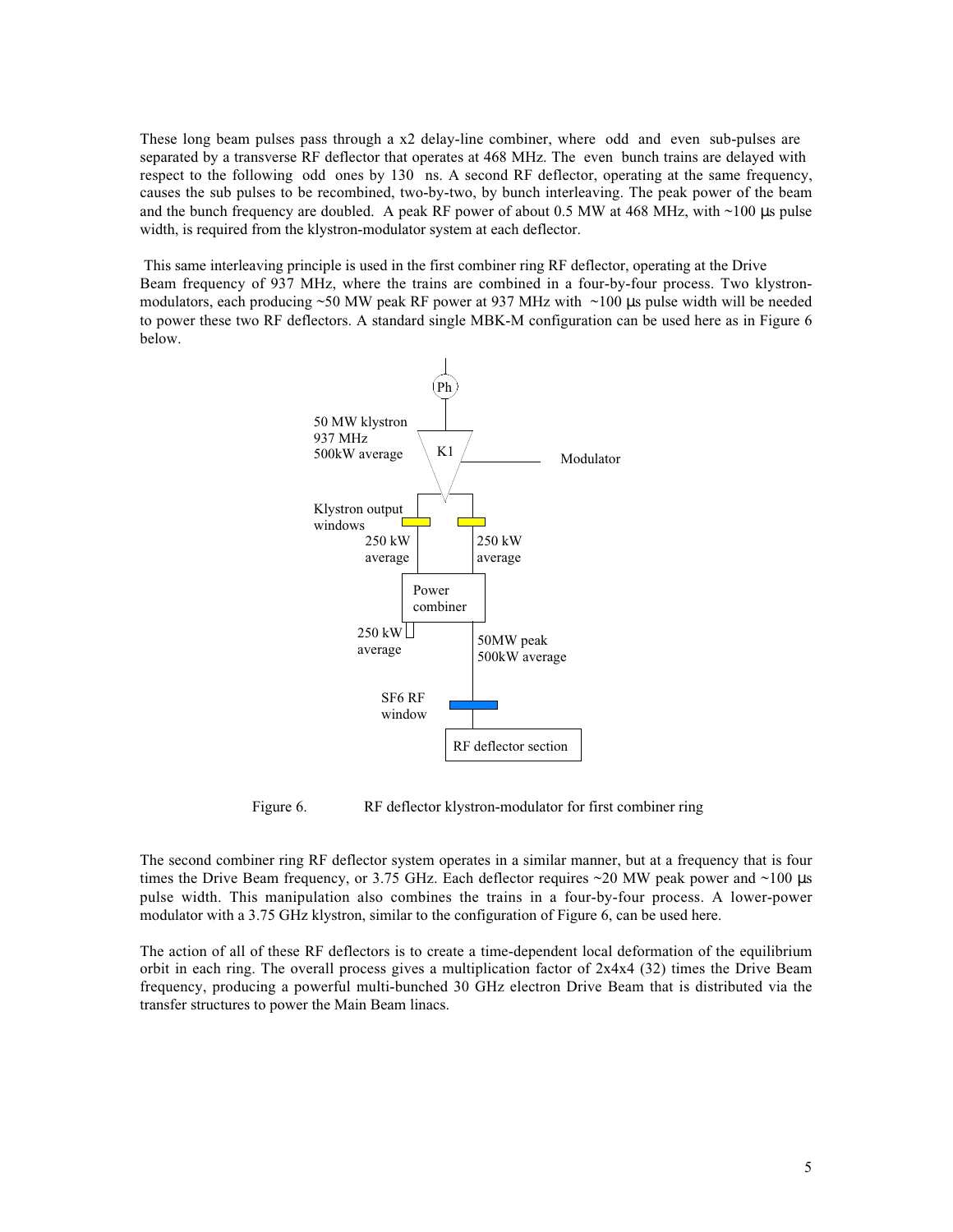#### **5. Klystron-Modulators for the Main-Beam Injector.**

The general layout [5] of the Main Beam injection scheme is shown in Figure 7. The scheme has two production systems, one for electrons and another for positrons. The two beams are alternately selected and accelerated by a common Injector linac before being directed towards the  $e^+$  or  $e^-$  damping rings. A 7 GeV Booster linac raises the main-beam injection energy to 9 GeV.



Figure 7. Main Beam Injector layout

#### **5.1 Electron production.**

For electron production, the laser system and the photo-cathode RF electron gun will produce a low-charge bunched beam of about 1 nC/bunch at an energy of 10 MeV at the gun exit. The RF gun operates at 1.5 GHz and requires ~10 MW peak output power from a klystron-modulator as shown schematically in Figure 8, and pulsed at 100 Hz with a  $\sim$ 4.5 µs pulse width. The use of a second RF photo-injector for the  $e^-$  beam is also envisaged. This could be used as a polarized e source, or as a spare RF gun.



Figure 8. RF gun klystron-modulator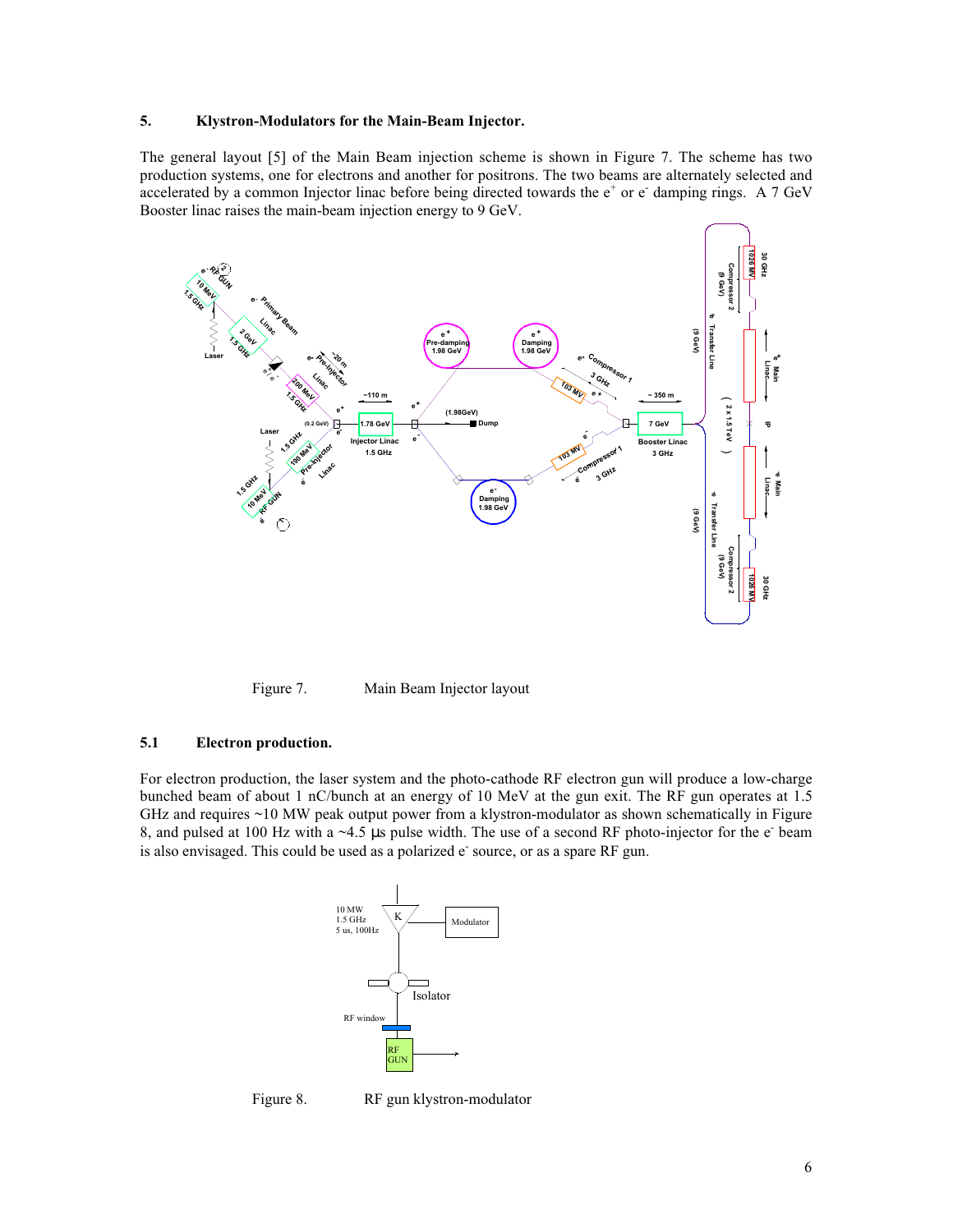The 10 MeV beam from the gun is fed into the Pre-Injector Linac, also operating at 1.5 GHz. This provides an energy gain of  $\sim$ 190 MeV, ie. an energy of 200 MeV at the exit of the linac. The loaded gradient of each 5 m accelerating section is about 24 MV/m. The RF power for the 100 Hz Pre-Injector linac can be provided by a minimum of two klystrons, each operating at  $\sim$ 75 MW peak output power, and with a 4.5 µs pulse width. The klystron pulse of 4.5 µs is applied to a pulse compressor (SLED-type) creating an output pulse of ~120 ns width and of twice the peak input power. A possible configuration for this klystronmodulator is shown in Figure 9.



Figure 9. Pre-Injector Linac 80 MW L-band klystron-modulator

#### **5.2 Positron production.**

The present scenario for positron production is shown in Figure 7. A photo-cathode RF gun and klystronmodulator (Figure 8) produces a 10 MeV bunched beam with a frequency of 1.5 GHz and operating at 100 Hz. This is injected into the Primary Beam e<sup>-</sup> Linac working at the same frequency and repetition rate. The electron beam is accelerated to an energy of 2 GeV. The Primary Beam e Linac has up to 24 of the 5 m long accelerating cavities. These cavities operate with a loaded gradient of 17 MV/m. Positrons are created in an electromagnetic shower by directing the 2 GeV electron beam onto a target of high-Z material. The output pulse of each klystron is compressed using the klystron-modulator layout of Figure 9, as in the Pre-Injector Linac.

#### **5.3 Common linacs.**

The common 1.5 GHz Injector Linac uses sections at a loaded gradient of 17 MV/m as in the Primary Beam linac above. The Injector Linac is approximately 110 m long and accelerates the beam by about 1.78 GeV. It will also have up to 24 of the 5 m long sections and 24 L-band klystron-modulators, and will accelerate both electron and positron beams to a final energy of 1.98 GeV before they are switched into the damping rings. The klystron-modulator modules used in this linac can also be those shown in Figure 9.

The common Booster Linac operates at the S-band frequency of 3 GHz and accelerates by  $\sim$ 7 GeV. This linac has a loaded gradient of 21 MV/m and will be approximately 350 m long in order to boost both electron and positron beams up to an energy of 9 GeV. These beams are transported via transfer lines and the 30 GHz compressors before injection into the Main Beam accelerator.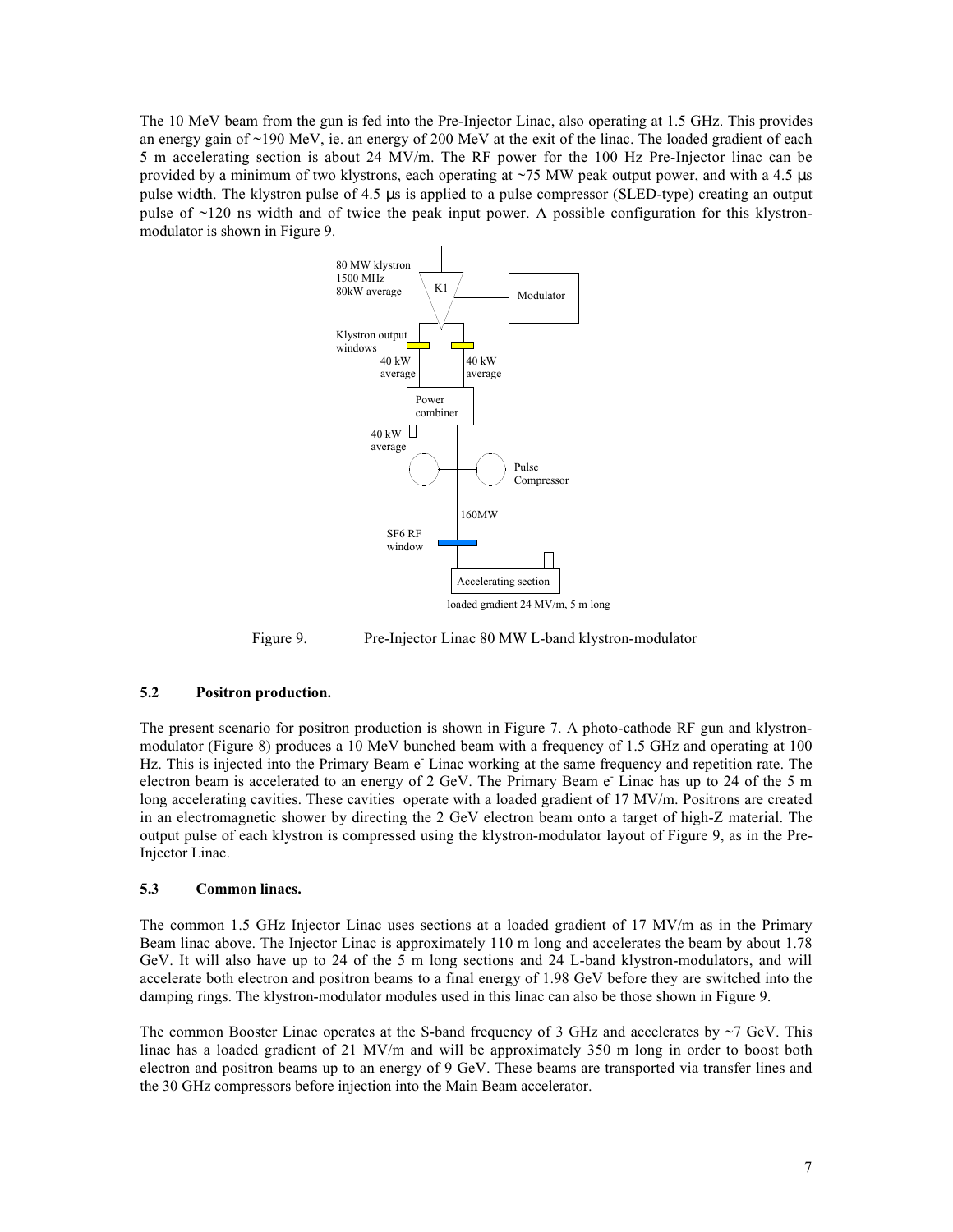The Booster Linac will have about 112 sections, each 3 m long, and each requiring about 63 MW of RF drive power to obtain an energy incease of 7 GeV with the 1A bunched beam. The klystron-modulators provide a 9 µs RF pulse to the input of each SLED-type pulse compressor, so that two consecutive pulse compressions can take place within this  $\sim$ 10 µs drive pulse width. The first pulse is for the  $e^+$  acceleration and the second for e<sup>-</sup> acceleration using the compressed peak power 102 ns, 126 MW pulses in Figure 10.



The simplest klystron-modulator RF module configuration to obtain reliable operation and have a minimum of components in the high-power output could be the one of Figure 11. Here there are 56 RF modules, and each module drives two accelerating sections using a 63 MW (70 MW) klystron, a pulse compressor with a gain of two and a single 3 dB power splitter. Other configurations are also a possibility, such as driving four sections from two parallel-operated klystrons but this requires installing a few more power splitters and there could be a loss of flexibility in operation.



Figure 11. Booster Linac Klystron-Modulator RF module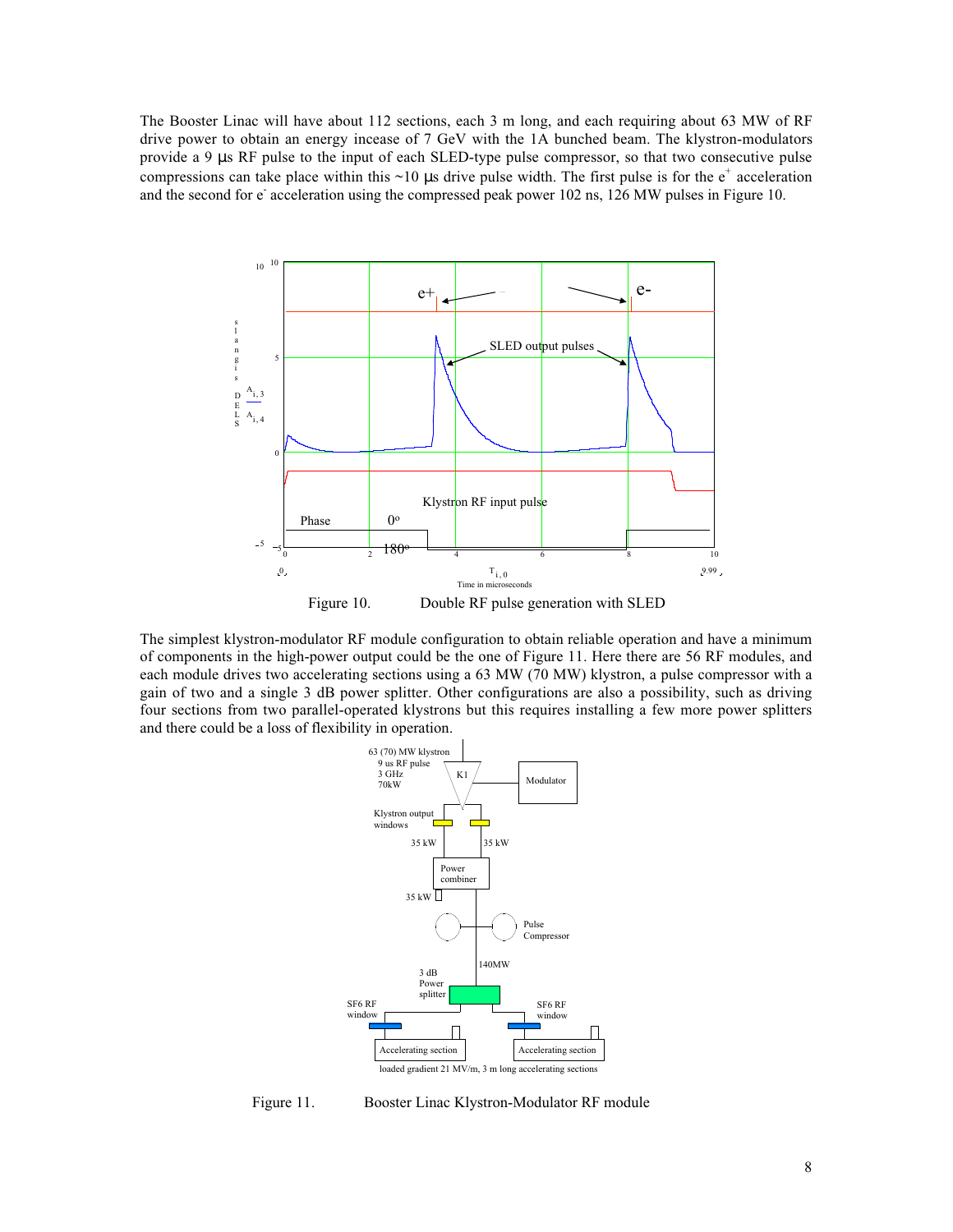### **5.4 RF power for the Electron/Positron Guns.**

The 10 MeV RF guns for  $e^-$  and  $e^+$  production have been shown with their own 1.5 GHz klystronmodulator system (Figure 8). In order to reduce the number of klystron-modulator installations it is possible to extract RF power from the first high-power klystron-modulator in the appropriate production chain. Since the maximum amount of peak power required is less than 10 MW, this could be done as shown in Figure 12, using a power splitter, attenuator and phase-shifting arrangement. This would also reduce the number of types of klystrons that need to be developed for CLIC.



Figure 12. Alternative source of RF power for injector guns

#### **6 Summary.**

A high-energy, high-luminosity e<sup>+</sup>e<sup>-</sup> Compact Linear Collider (CLIC) is being studied at CERN as a possible new high-energy physics facility for the post-LHC era. The CLIC design is such that energy upgrades from the lower energy of 0.5 GeV through the optimised 3 TeV design, to 5 TeV can be made in stages without any major modifications. The klystron-modulator designs need to take this into account. In particular, the Drive Beam klystron-modulators will require their pulse width to be lengthened as the centre-of-mass energy is increased but the actual hardware is exactly the same.

| <b>MDK RF System</b>      | <b>Number</b><br><b>MDKs</b> | Klystron<br>Type | Pulse width<br><b>us</b> | Frequency<br>MHz. | Peak Power<br><b>MW</b> | Average<br>Power kW |
|---------------------------|------------------------------|------------------|--------------------------|-------------------|-------------------------|---------------------|
| Drive-Beam Accelerator    | 364                          | <b>MBK</b>       | 100                      | 937               | 50                      | 500                 |
| Drive-Beam Injector       | 16                           | <b>MBK</b>       | 100                      | 937               | 50                      | 500                 |
| Drive-Beam Injector       | 2                            | SBK, WB          | 100                      | 468               |                         | 10                  |
| <b>RF</b> Deflectors      | 4                            | <b>SBK</b>       | 100                      | 3750              | 20                      | 20                  |
| RF Deflectors             | 4                            | <b>MBK</b>       | 100                      | 937               | 50                      | 500                 |
| <b>RF</b> Deflectors      | $\mathfrak{D}$               | <b>SBK</b>       | 100                      | 468               |                         | 10                  |
| e' Gun and Pre-Inj. Linac | $\mathfrak{D}$               | <b>SBK/MBK</b>   |                          | 1500              | 80                      | 40                  |
| $e^+$ Gun and Inj. Linacs | 26                           | <b>SBK/MBK</b>   |                          | 1500              | 80                      | 40                  |
| Common Inj. Linac         | 24                           | <b>SBK/MBK</b>   |                          | 1500              | 80                      | 80                  |
| Common Booster Linac      | 56                           | <b>SBK/MBK</b>   | 10                       | 3000              | 80                      | 80                  |

Table 3. Klystron-Modulator types required for the CLIC 3 TeV scheme